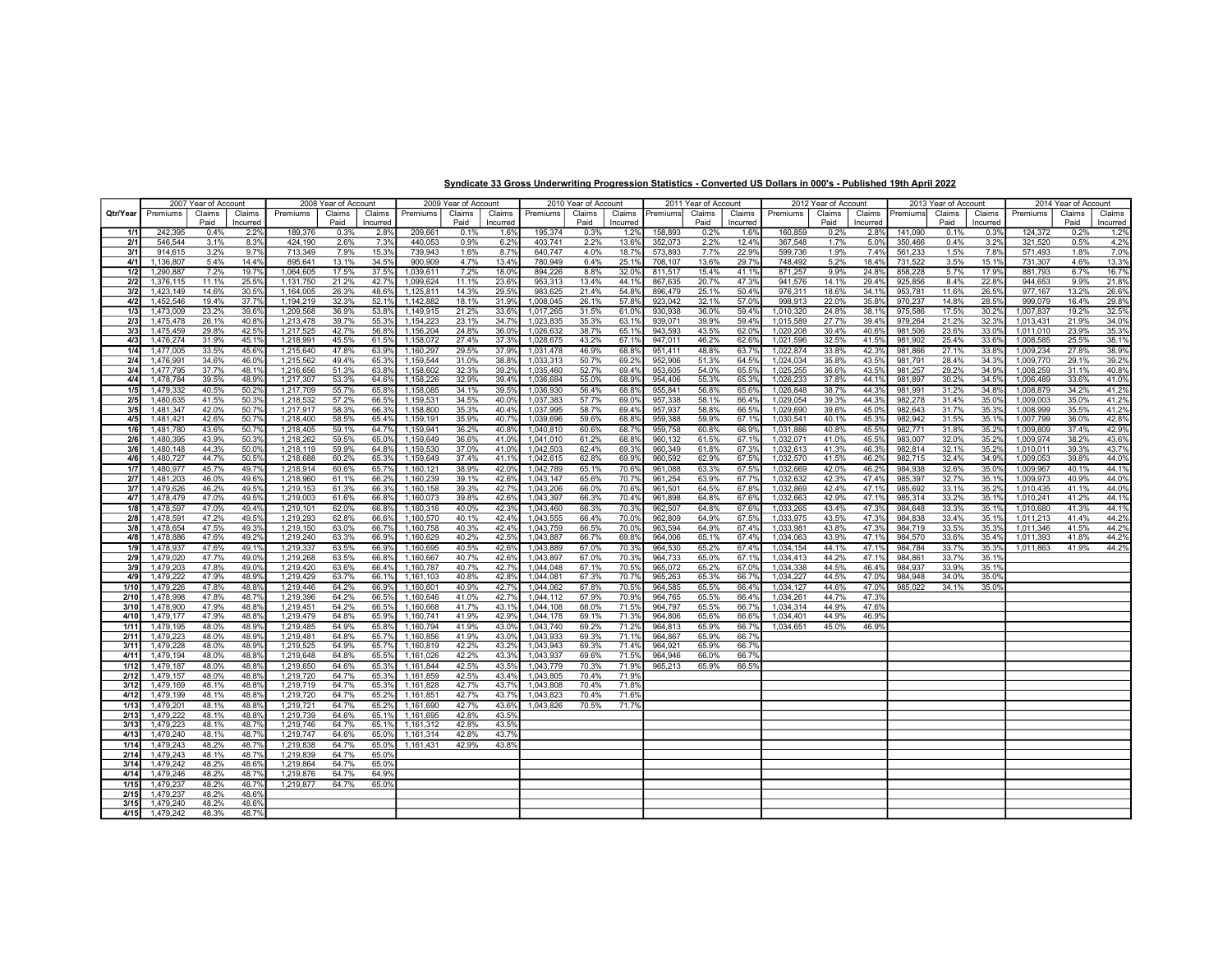## Syndicate 33 Gross Underwriting Progression Statistics - Converted US Dollars in 000's - Published 19th April 2022

|                  | 2015 Year of Account   |                                                                                                                                                                                                                            | 2016 Year of Account |                                                                          |                | 2017 Year of Account |                        |                | 2018 Year of Account |                        |                |                | 2019 Year of Account   |                | 2020 Year of Account |                                                                                                                                                                              |                | 2021 Year of Account |           |        | 2022 Year of Account |          |        |          |
|------------------|------------------------|----------------------------------------------------------------------------------------------------------------------------------------------------------------------------------------------------------------------------|----------------------|--------------------------------------------------------------------------|----------------|----------------------|------------------------|----------------|----------------------|------------------------|----------------|----------------|------------------------|----------------|----------------------|------------------------------------------------------------------------------------------------------------------------------------------------------------------------------|----------------|----------------------|-----------|--------|----------------------|----------|--------|----------|
| Qtr/Year         | Premiums               | Claims                                                                                                                                                                                                                     | Claims               | Premiums                                                                 | Claims         | Claims               | Premiums               | Claims         | Claims               | Premiums               | Claims         | Claims         | Premiums               | Claims         | Claims               | Premiums                                                                                                                                                                     | Claims         | Claims               | Premiums  | Claims | Claims               | Premiums | Claims | Claims   |
|                  |                        | Paid                                                                                                                                                                                                                       | Incurred             |                                                                          | Paid           | Incurred             |                        | Paid           | Incurred             |                        | Paid           | Incurred       |                        | Paid           | Incurred             |                                                                                                                                                                              | Paid           | Incurred             |           | Paid   | Incurred             |          | Paid   | Incurred |
| 1/1              | 133,620                | 0.6%                                                                                                                                                                                                                       | 1.6%                 | 134,392                                                                  | 1.0%           | 1.7%                 | 118,600                | 2.9%           | 6.2%                 | 159,052                | 2.0%           | 1.7%           | 122,277                | 2.2%           | 0.7%                 | 111,344                                                                                                                                                                      | 3.4%           | 1.5%                 | 95,910    | 4.4%   | 3.8%                 | 66,166   | 0.6%   | 4.2%     |
| 2/1              | 338,721                | 0.8%                                                                                                                                                                                                                       | 8.4%                 | 342,397                                                                  | 1.6%           | 4.8%                 | 293,692                | 3.2%           | 6.7%                 | 382,709                | 1.9%           | 4.5%           | 383,138                | 2.0%           | 2.8%                 | 363,956                                                                                                                                                                      | 12.2%          | 23.8%                | 371,266   | 1.7%   | 3.0%                 |          |        |          |
| 3/1              | 566,839                | 3.6%                                                                                                                                                                                                                       | 9.7%                 | 602,960                                                                  | 3.2%           | 9.6%                 | 562,122                | 10.2%          | 24.8%                | 695,956                | 3.3%           | 6.9%           | 755,244                | 3.1%           | 7.5%                 | 741,036                                                                                                                                                                      | 16.9%          | 21.5%                | 728,194   | 4.6%   | 9.4%                 |          |        |          |
| 4/1              | 736,262                | 5.0%                                                                                                                                                                                                                       | 14.3%                | 778,358                                                                  | 6.6%           | 16.6%                | 743,845                | 23.3%          | 51.0%                | 927,177                | 10.9%          | 32.1%          | 1,034,016              | 6.1%           | 14.1%                | 1,049,508                                                                                                                                                                    | 18.6%          | 28.7%                | 1,050,797 | 9.7%   | 21.4%                |          |        |          |
| 1/2<br>2/2       | 879,492<br>955,865     | 6.8%<br>9.7%                                                                                                                                                                                                               | 18.39<br>24.4%       | 927,930<br>1,012,768                                                     | 10.7%<br>14.9% | 21.5%<br>28.39       | 910,555<br>1,008,180   | 27.0%<br>32.6% | 55.6%<br>57.6%       | 1,146,823<br>1,261,768 | 21.8%<br>29.1% | 44.2%<br>55.9% | 1,279,681<br>1,406,263 | 10.1%<br>15.2% | 27.7%<br>34.8%       | 1,315,483<br>1,436,751                                                                                                                                                       | 20.7%<br>24.4% | 33.0%<br>38.39       | 1.294.665 | 11.5%  | 23.69                |          |        |          |
| 3/2              | 989,479                | 14.5%                                                                                                                                                                                                                      | 30.0%                | 1,057,976                                                                | 21.6%          | 36.2%                | 1,056,298              | 40.4%          | 64.8%                | 1,330,197              | 36.2%          | 64.4%          | 1,467,221              | 22.9%          | 41.6%                | 1,495,956                                                                                                                                                                    | 30.1%          | 44.1%                |           |        |                      |          |        |          |
| 4/2              | 1,008,530              | 18.7%                                                                                                                                                                                                                      | 33.6%                | 1,093,413                                                                | 29.9%          | 46.19                | 1,091,253              | 47.9%          | 72.8%                | 1,383,184              | 44.0%          | 73.5%          | 1,510,847              | 30.6%          | 55.3%                | 1,534,711                                                                                                                                                                    | 37.0%          | 51.5%                |           |        |                      |          |        |          |
| 1/3              | 1,022,729              | 23.2%                                                                                                                                                                                                                      | 37.4%                | 1,108,838                                                                | 36.6%          | 52.39                | 1,112,421              | 53.4%          | 79.4%                | 1,414,440              | 49.2%          | 75.4%          | 1,538,995              | 36.5%          | 61.1%                | 1,559,212                                                                                                                                                                    | 40.1%          | 53.9%                |           |        |                      |          |        |          |
| 2/3              | 1,027,698              | 26.3%                                                                                                                                                                                                                      | 39.8%                | 1,117,584                                                                | 39.4%          | 55.5%                | 1,126,242              | 57.5%          | 82.1%                | 1,434,956              | 54.1%          | 78.0%          | 1,547,965              | 40.9%          | 63.3%                |                                                                                                                                                                              |                |                      |           |        |                      |          |        |          |
| 3/3              | 1,031,677              | 28.8%                                                                                                                                                                                                                      | 42.1%                | 1,118,406                                                                | 43.2%          | 58.8%                | 1,134,036              | 62.5%          | 87.6%                | 1,443,542              | 57.9%          | 80.0%          | 1,560,342              | 44.8%          | 66.0%                |                                                                                                                                                                              |                |                      |           |        |                      |          |        |          |
| 4/3              | 1,031,217              | 31.7%                                                                                                                                                                                                                      | 43.6%                | 1,122,810                                                                | 46.8%          | 60.6%                | 1,141,199              | 67.7%          | 91.7%                | 1,448,002              | 60.8%          | 82.8%          | 1,565,712              | 48.4%          | 70.2%                |                                                                                                                                                                              |                |                      |           |        |                      |          |        |          |
| $1/4$            | 1,033,367              | 33.4%                                                                                                                                                                                                                      | 44.7%                | 1,126,504                                                                | 48.7%          | 61.89                | 1,142,322              | 71.2%          | 94.4%                | 1,452,114              | 65.1%          | 84.1%          | 1,568,545              | 52.3%          | 69.6%                |                                                                                                                                                                              |                |                      |           |        |                      |          |        |          |
| 2/4              | 1,034,462              | 35.0%                                                                                                                                                                                                                      | 46.4%                | 1,127,007                                                                | 50.7%          | 63.99                | 1,146,614              | 75.2%          | 95.1%                | 1,453,965              | 69.4%          | 85.1%          |                        |                |                      |                                                                                                                                                                              |                |                      |           |        |                      |          |        |          |
| 3/4<br>4/4       | 1,035,590<br>1,034,483 | 37.1%<br>39.8%                                                                                                                                                                                                             | 47.0%<br>48.2%       | 1,127,552<br>1,128,949                                                   | 53.1%<br>55.5% | 65.6%<br>66.9%       | 1,150,026<br>1,150,764 | 77.7%<br>83.1% | 96.6%<br>97.7%       | 1,456,166<br>1,455,960 | 71.2%<br>72.1% | 85.5%<br>86.4% |                        |                |                      |                                                                                                                                                                              |                |                      |           |        |                      |          |        |          |
| 1/5              | 1,035,609              | 41.2%                                                                                                                                                                                                                      | 48.3%                | 1,130,158                                                                | 57.9%          | 67.5%                | 1,153,055              | 84.9%          | 98.3%                | 1.457.519              | 73.3%          | 86.8%          |                        |                |                      |                                                                                                                                                                              |                |                      |           |        |                      |          |        |          |
| 2/5              | 1,036,090              | 41.9%                                                                                                                                                                                                                      | 49.0%                | 1,128,438                                                                | 60.3%          | 68.5%                | 1,153,978              | 86.3%          | 99.4%                |                        |                |                |                        |                |                      |                                                                                                                                                                              |                |                      |           |        |                      |          |        |          |
| 3/5              | 1.036.271              | 42.5%                                                                                                                                                                                                                      | 49.2%                | 1,128,773                                                                | 61.5%          | 68.9%                | 1,154,501              | 87.6%          | 100.2%               |                        |                |                |                        |                |                      |                                                                                                                                                                              |                |                      |           |        |                      |          |        |          |
| 4/5              | 1,037,043              | 43.5%                                                                                                                                                                                                                      | 49.5%                | 1,129,360                                                                | 62.2%          | 69.2%                | 1,155,906              | 89.2%          | 101.0%               |                        |                |                |                        |                |                      |                                                                                                                                                                              |                |                      |           |        |                      |          |        |          |
| 1/6              | 1,037,665              | 44.3%                                                                                                                                                                                                                      | 51.6%                | 1,130,113                                                                | 63.0%          | 69.6%                | 1,156,810              | 90.7%          | 101.4%               |                        |                |                |                        |                |                      |                                                                                                                                                                              |                |                      |           |        |                      |          |        |          |
| 2/6              | 1,039,089              | 46.1%                                                                                                                                                                                                                      | 52.3%                | 1,130,554                                                                | 63.8%          | 69.8%                |                        |                |                      |                        |                |                |                        |                |                      |                                                                                                                                                                              |                |                      |           |        |                      |          |        |          |
| 3/6<br>4/6       | 1,039,581              | 46.5%                                                                                                                                                                                                                      | 52.3%                | 1,130,487                                                                | 64.2%          | 69.9%                |                        |                |                      |                        |                |                |                        |                |                      |                                                                                                                                                                              |                |                      |           |        |                      |          |        |          |
| 1/7              | 1,039,913<br>1,040,234 | 47.0%<br>47.2%                                                                                                                                                                                                             | 52.6%<br>52.6%       | 1,130,455<br>1,130,537                                                   | 65.2%<br>65.8% | 70.3%<br>70.2%       |                        |                |                      |                        |                |                |                        |                |                      |                                                                                                                                                                              |                |                      |           |        |                      |          |        |          |
| 2/7              | 1,040,400              | 47.6%                                                                                                                                                                                                                      | 52.8%                |                                                                          |                |                      |                        |                |                      |                        |                |                |                        |                |                      |                                                                                                                                                                              |                |                      |           |        |                      |          |        |          |
| 3/7              | 1,040,575              | 47.7%                                                                                                                                                                                                                      | 52.9%                |                                                                          |                |                      |                        |                |                      |                        |                |                |                        |                |                      |                                                                                                                                                                              |                |                      |           |        |                      |          |        |          |
| 4/7              | 1,040,667              | 48.1%                                                                                                                                                                                                                      | 52.9%                |                                                                          |                |                      |                        |                |                      |                        |                |                |                        |                |                      |                                                                                                                                                                              |                |                      |           |        |                      |          |        |          |
| 1/8              | 1,040,816              | 48.3%                                                                                                                                                                                                                      | 53.1%                |                                                                          |                |                      |                        |                |                      |                        |                |                |                        |                |                      |                                                                                                                                                                              |                |                      |           |        |                      |          |        |          |
| $\overline{2/8}$ |                        |                                                                                                                                                                                                                            |                      |                                                                          |                |                      |                        |                |                      |                        |                |                |                        |                |                      |                                                                                                                                                                              |                |                      |           |        |                      |          |        |          |
| 3/8<br>4/8       |                        |                                                                                                                                                                                                                            |                      |                                                                          |                |                      |                        |                |                      |                        |                |                |                        |                |                      |                                                                                                                                                                              |                |                      |           |        |                      |          |        |          |
| 1/9              |                        |                                                                                                                                                                                                                            |                      |                                                                          |                |                      |                        |                |                      |                        |                |                |                        |                |                      |                                                                                                                                                                              |                |                      |           |        |                      |          |        |          |
| 2/9              |                        |                                                                                                                                                                                                                            |                      |                                                                          |                |                      |                        |                |                      |                        |                |                |                        |                |                      |                                                                                                                                                                              |                |                      |           |        |                      |          |        |          |
| 3/9              |                        |                                                                                                                                                                                                                            |                      |                                                                          |                |                      |                        |                |                      |                        |                |                |                        |                |                      |                                                                                                                                                                              |                |                      |           |        |                      |          |        |          |
| 4/9              |                        |                                                                                                                                                                                                                            |                      |                                                                          |                |                      |                        |                |                      |                        |                |                |                        |                |                      |                                                                                                                                                                              |                |                      |           |        |                      |          |        |          |
| 1/10             |                        |                                                                                                                                                                                                                            |                      |                                                                          |                |                      |                        |                |                      |                        |                |                |                        |                |                      |                                                                                                                                                                              |                |                      |           |        |                      |          |        |          |
| 2/10<br>3/10     |                        |                                                                                                                                                                                                                            |                      |                                                                          |                |                      |                        |                |                      |                        |                |                |                        |                |                      |                                                                                                                                                                              |                |                      |           |        |                      |          |        |          |
| 4/10             |                        |                                                                                                                                                                                                                            |                      |                                                                          |                |                      |                        |                |                      |                        |                |                |                        |                |                      |                                                                                                                                                                              |                |                      |           |        |                      |          |        |          |
| 1/11             |                        |                                                                                                                                                                                                                            |                      |                                                                          |                |                      |                        |                |                      |                        |                |                |                        |                |                      |                                                                                                                                                                              |                |                      |           |        |                      |          |        |          |
| 2/11             |                        |                                                                                                                                                                                                                            |                      |                                                                          |                |                      |                        |                |                      |                        |                |                |                        |                |                      |                                                                                                                                                                              |                |                      |           |        |                      |          |        |          |
| 3/11             |                        |                                                                                                                                                                                                                            |                      |                                                                          |                |                      |                        |                |                      |                        |                |                |                        |                |                      |                                                                                                                                                                              |                |                      |           |        |                      |          |        |          |
| 4/11             |                        |                                                                                                                                                                                                                            |                      |                                                                          |                |                      |                        |                |                      |                        |                |                |                        |                |                      |                                                                                                                                                                              |                |                      |           |        |                      |          |        |          |
| 1/12             |                        |                                                                                                                                                                                                                            |                      | <b>Notes</b>                                                             |                |                      |                        |                |                      |                        |                |                |                        |                |                      |                                                                                                                                                                              |                |                      |           |        |                      |          |        |          |
| 2/12<br>3/12     |                        |                                                                                                                                                                                                                            |                      | 1) The information is provided at each quarter end up to 31st March 2022 |                |                      |                        |                |                      |                        |                |                |                        |                |                      | 2) All Gross premium figures are cumulative converted US dollars in 000's. This conversion is at 31st March rates of exchange - \$1 = £ 0.7598 = Can\$ 1.2490 = Euros 0.8993 |                |                      |           |        |                      |          |        |          |
| 4/12             |                        |                                                                                                                                                                                                                            |                      | 3) Gross premiums are cumulative net of all brokerage and commissions.   |                |                      |                        |                |                      |                        |                |                |                        |                |                      |                                                                                                                                                                              |                |                      |           |        |                      |          |        |          |
| 1/13             |                        |                                                                                                                                                                                                                            |                      |                                                                          |                |                      |                        |                |                      |                        |                |                |                        |                |                      |                                                                                                                                                                              |                |                      |           |        |                      |          |        |          |
| 2/13             |                        | 4) Gross claims paid are cumulative and are shown as a % of the Gross premiums.<br>5) Gross claims incurred comprise Gross claims paid plus Gross claims notified but not paid and are shown as a % of the Gross premiums. |                      |                                                                          |                |                      |                        |                |                      |                        |                |                |                        |                |                      |                                                                                                                                                                              |                |                      |           |        |                      |          |        |          |
| 3/13             |                        | 6) Gross claims incurred exclude any provision for claims incurred but not reported.                                                                                                                                       |                      |                                                                          |                |                      |                        |                |                      |                        |                |                |                        |                |                      |                                                                                                                                                                              |                |                      |           |        |                      |          |        |          |
| 4/13             |                        |                                                                                                                                                                                                                            |                      |                                                                          |                |                      |                        |                |                      |                        |                |                |                        |                |                      |                                                                                                                                                                              |                |                      |           |        |                      |          |        |          |
| 1/14             |                        |                                                                                                                                                                                                                            |                      |                                                                          |                |                      |                        |                |                      |                        |                |                |                        |                |                      |                                                                                                                                                                              |                |                      |           |        |                      |          |        |          |
| 2/14<br>3/14     |                        |                                                                                                                                                                                                                            |                      |                                                                          |                |                      |                        |                |                      |                        |                |                |                        |                |                      |                                                                                                                                                                              |                |                      |           |        |                      |          |        |          |
| 4/14             |                        |                                                                                                                                                                                                                            |                      |                                                                          |                |                      |                        |                |                      |                        |                |                |                        |                |                      |                                                                                                                                                                              |                |                      |           |        |                      |          |        |          |
| 1/15             |                        |                                                                                                                                                                                                                            |                      |                                                                          |                |                      |                        |                |                      |                        |                |                |                        |                |                      |                                                                                                                                                                              |                |                      |           |        |                      |          |        |          |
| 2/15             |                        |                                                                                                                                                                                                                            |                      |                                                                          |                |                      |                        |                |                      |                        |                |                |                        |                |                      |                                                                                                                                                                              |                |                      |           |        |                      |          |        |          |
| 3/15             |                        |                                                                                                                                                                                                                            |                      |                                                                          |                |                      |                        |                |                      |                        |                |                |                        |                |                      |                                                                                                                                                                              |                |                      |           |        |                      |          |        |          |
| 4/15             |                        |                                                                                                                                                                                                                            |                      |                                                                          |                |                      |                        |                |                      |                        |                |                |                        |                |                      |                                                                                                                                                                              |                |                      |           |        |                      |          |        |          |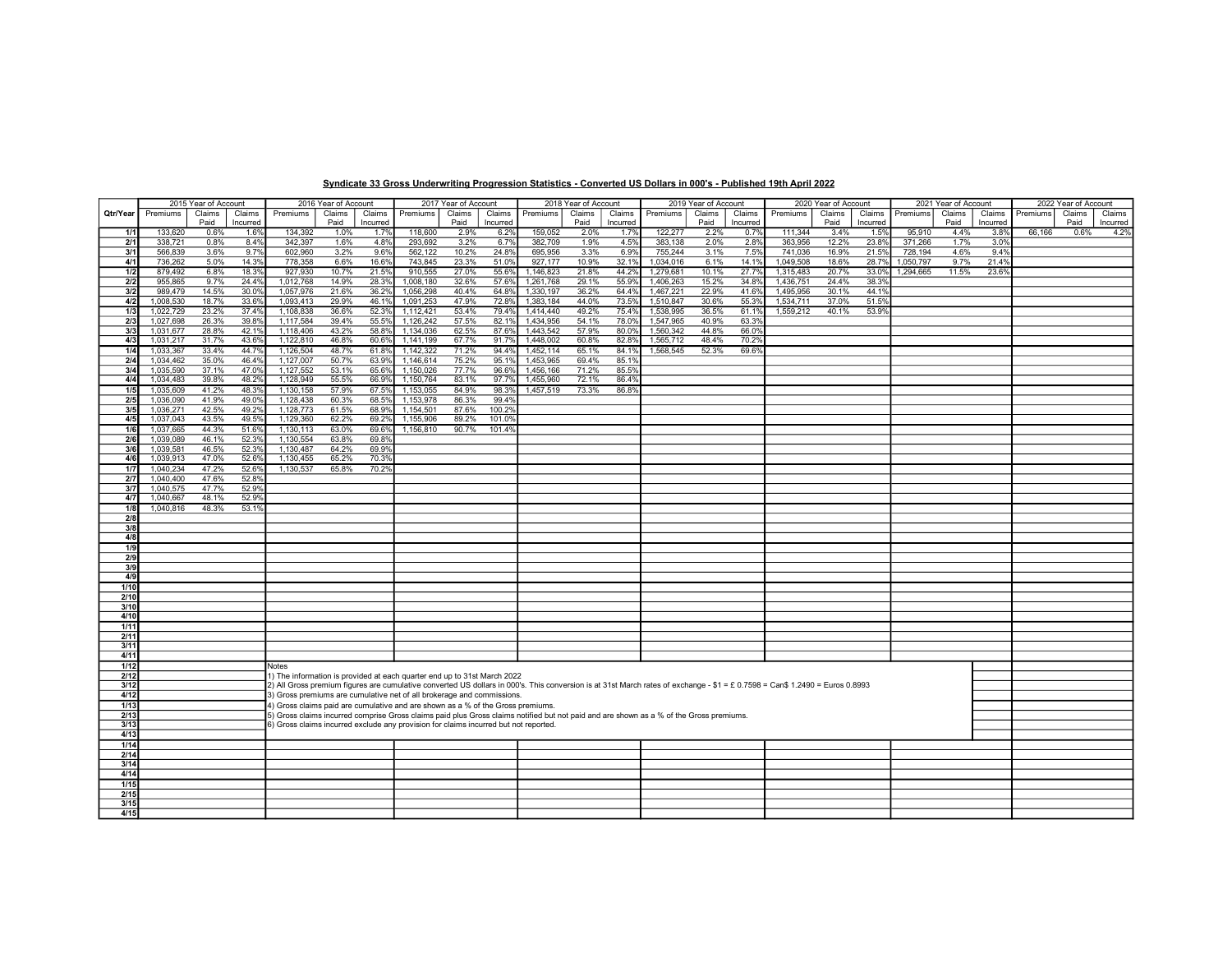## Syndicate 33 Net Underwriting Progression Statistics - Converted US Dollars in 000's - Published 19th April 2022

|          | 2007 Year of Account |        |          | 2008 Year of Account |        |          | 2009 Year of Account |        |          | 2010 Year of Account |        |          |          | 2011 Year of Account |          |          | 2012 Year of Account |          |          | 2013 Year of Account |          | 2014 Year of Account |        |          |
|----------|----------------------|--------|----------|----------------------|--------|----------|----------------------|--------|----------|----------------------|--------|----------|----------|----------------------|----------|----------|----------------------|----------|----------|----------------------|----------|----------------------|--------|----------|
| Qtr/Year | Premiums             | Claims | Claims   | Premiums             | Claims | Claims   | Premiums             | Claims | Claims   | Premiums             | Claims | Claims   | Premiums | Claims               | Claims   | Premiums | Claims               | Claims   | Premiums | Claims               | Claims   | Premiums             | Claims | Claims   |
|          |                      | Paid   | Incurred |                      | Paid   | Incurred |                      | Paid   | Incurred |                      | Paid   | Incurred |          | Paid                 | Incurred |          | Paid                 | Incurred |          | Paid                 | Incurred |                      | Paid   | Incurred |
|          |                      |        |          |                      |        |          |                      |        |          |                      |        |          |          |                      |          |          |                      |          |          |                      |          |                      |        |          |
| 1/1      | 48,754               | 1.8%   | 10.8%    | 87,804               | 0.7%   | 6.0%     | 113,465              | 0.2%   | 5.5%     | 126,381              | 0.4%   | 1.8%     | 122,609  | 0.8%                 | 2.9%     | 99,768   | 0.3%                 | 4.5%     | 44,789   | 0.3%                 | 1.1%     | 58,630               | (0.2%  | 2.5%     |
| 2/1      | 367.771              | 4.3%   | 12.1%    | 287.797              | 2.5%   | 8.7%     | 300,967              | 1.1%   | 7.4%     | 294,345              | 2.8%   | 15.8%    | 307.706  | 2.5%                 | 14.2%    | 272,199  | 2.3%                 | 6.7%     | 207.144  | 0.6%                 | 5.3%     | 201,908              | 0.5%   | 5.7%     |
| 3/1      | 710,130              | 3.3%   | 11.39    | 521,141              | 7.8%   | 16.4%    | 560,515              | 1.6%   | 9.4%     | 467,863              | 5.1%   | 21.8%    | 423,268  | 8.8%                 | 22.3%    | 414,425  | 2.5%                 | 9.0°     | 356,480  | 2.1%                 | 10.0%    | 381,056              | 2.0%   | 8.5%     |
| 4/1      | 914,587              | 4.9%   | 16.0%    | 680,250              | 10.7%  | 27.8%    | 669,901              | 5.2%   | 15.1%    | 564,003              | 8.2%   | 32.2%    | 496,118  | 14.8%                | 32.4%    | 547,361  | 5.9%                 | 17.7%    | 520,273  | 4.1%                 | 17.4%    | 508,885              | 5.1%   | 14.0%    |
| 1/2      | 907,557              | 6.0%   | 22.6%    | 738,226              | 18.1%  | 35.29    | 737,180              | 8.0%   | 20.5%    | 578,631              | 12.1%  | 38.3%    | 540,114  | 13.4%                | 49.5%    | 610,868  | 9.6%                 | 26.5%    | 574,988  | 7.3%                 | 22.29    | 583,344              | 6.9%   | 19.3%    |
| 2/2      | 991,217              | 11.3%  | 30.2%    | 806,518              | 20.3%  | 38.7%    | 791,552              | 12.1%  | 26.6%    | 680,542              | 16.5%  | 53.9%    | 569,385  | 21.4%                | 58.0%    | 680,927  | 14.4%                | 30.5%    | 661,054  | 9.7%                 | 26.2%    | 638,603              | 11.5%  | 25.9%    |
| 3/2      | 1,030,321            | 16.1%  | 37.1%    | 822,047              | 24.8%  | 45.6%    | 783,249              | 16.0%  | 34.8%    | 676,791              | 26.0%  | 58.6%    | 605,790  | 28.3%                | 53.5%    | 702,718  | 19.6%                | 33.6%    | 681,346  | 13.6%                | 30.8%    | 675,108              | 13.8%  | 29.7%    |
| 4/2      | 1,067,957            | 21.8%  | 43.8%    | 852,296              | 30.7%  | 48.9%    | 810,791              | 20.1%  | 35.9%    | 702,498              | 31.3%  | 60.6%    | 634,916  | 36.3%                | 57.0%    | 717,540  | 21.7%                | 34.6%    | 693,393  | 17.1%                | 33.1%    | 704,242              | 16.3%  | 32.4%    |
| 1/3      | 1,089,309            | 26.4%  | 45.9%    | 854,964              | 35.1%  | 51.2%    | 820,795              | 23.5%  | 37.2%    | 716,867              | 36.5%  | 62.8%    | 638,692  | 37.7%                | 60.7%    | 726,927  | 24.0%                | 37.1%    | 702,522  | 20.2%                | 34.7%    | 710,690              | 18.9%  | 35.4%    |
| 2/3      | 1,108,920            | 29.5%  | 46.7%    | 854,455              | 38.1%  | 53.5%    | 823,876              | 24.2%  | 37.3%    | 729,320              | 40.2%  | 63.9%    | 646,319  | 41.5%                | 60.2%    | 733,354  | 26.7%                | 38.5%    | 699,045  | 24.9%                | 37.8%    | 713,696              | 21.9%  | 37.3%    |
| 3/3      |                      | 33.7%  | 48.7%    |                      | 40.3%  | 55.0%    |                      | 27.4%  | 40.5%    |                      | 44.6%  | 67.7%    | 648,677  | 45.2%                | 60.2%    |          | 29.0%                | 39.4%    | 702,174  | 27.4%                | 38.6%    |                      | 24.0%  |          |
| 4/3      | 1,104,764            |        |          | 865,075              |        |          | 824,127              |        | 41.4%    | 723,360              |        |          |          |                      |          | 738,219  | 31.0%                |          |          |                      |          | 713,610              |        | 38.6%    |
|          | 1,115,532            | 35.8%  | 51.1%    | 864,544              | 43.4%  | 60.2%    | 827,225              | 30.4%  |          | 729,560              | 48.4%  | 68.3%    | 645,625  | 46.9%                | 61.3%    | 737,552  |                      | 40.5%    | 703,375  | 29.6%                | 39.2%    | 712,235              | 26.1%  | 41.5%    |
| 1/4      | 1,111,956            | 37.6%  | 52.09    | 857,110              | 45.9%  | 63.5%    | 829,207              | 32.3%  | 42.0%    | 730,482              | 51.6%  | 69.9%    | 649,475  | 47.6%                | 62.7%    | 739,921  | 32.2%                | 41.39    | 702.824  | 31.5%                | 39.4%    | 713,042              | 29.1%  | 42.4%    |
| 2/4      | 1,110,678            | 39.0%  | 51.5%    | 858,992              | 46.7%  | 63.7%    | 780,483              | 34.6%  | 44.1%    | 692,456              | 53.5%  | 68.6%    | 617,238  | 48.5%                | 62.8%    | 701,253  | 33.8%                | 42.4%    | 654,661  | 34.4%                | 42.0%    | 671,101              | 31.1%  | 43.9%    |
| 3/4      | 1,112,052            | 41.9%  | 53.7%    | 858,403              | 49.0%  | 62.3%    | 780,661              | 36.4%  | 45.1%    | 693,923              | 55.7%  | 70.2%    | 618,653  | 50.6%                | 64.2%    | 702,263  | 34.4%                | 42.3%    | 654,911  | 35.2%                | 42.5%    | 671,237              | 33.9%  | 46.0%    |
| 4/4      | 1,113,753            | 43.9%  | 54.49    | 820,290              | 51.0%  | 64.2%    | 779,913              | 37.3%  | 45.4%    | 694,319              | 57.7%  | 69.3%    | 619,313  | 52.2%                | 64.1%    | 701,157  | 35.2%                | 42.6%    | 655,180  | 36.6%                | 42.69    | 669,303              | 36.4%  | 46.3%    |
| 1/5      | 1,108,828            | 45.3%  | 56.79    | 819,453              | 52.9%  | 65.2%    | 779,570              | 38.5%  | 45.4%    | 695,107              | 57.5%  | 68.9%    | 621,213  | 54.0%                | 64.7%    | 691,806  | 36.9%                | 43.4%    | 655,305  | 38.0%                | 42.9%    | 671,752              | 37.1%  | 46.7%    |
| 2/5      | 1,110,028            | 45.9%  | 56.4%    | 816,742              | 54.8%  | 66.0%    | 780,980              | 39.1%  | 46.0%    | 696,142              | 58.3%  | 69.0%    | 622,113  | 55.9%                | 66.2%    | 705,712  | 36.8%                | 42.5%    | 655,579  | 38.2%                | 43.2%    | 672,515              | 38.4%  | 46.8%    |
| 3/5      | 1,110,374            | 46.6%  | 57.2%    | 819,745              | 55.9%  | 66.4%    | 780,837              | 40.0%  | 46.5%    | 697,092              | 59.4%  | 69.3%    | 622,719  | 56.7%                | 66.2%    | 706,592  | 37.1%                | 43.3%    | 655,980  | 38.5%                | 43.6%    | 672,612              | 39.1%  | 46.7%    |
| 4/5      | 1,110,665            | 47.4%  | 57.29    | 819,897              | 55.9%  | 65.1%    | 780,726              | 40.6%  | 46.8%    | 699,050              | 60.3%  | 68.5%    | 624,054  | 58.0%                | 67.7%    | 707,136  | 37.7%                | 43.9%    | 656,093  | 38.3%                | 43.39    | 673,034              | 39.7%  | 48.9%    |
| 1/6      | 1,110,952            | 48.6%  | 57.4%    | 819,203              | 56.8%  | 64.1%    | 781,446              | 41.0%  | 47.0%    | 700,128              | 61.0%  | 68.5%    | 623,928  | 59.3%                | 67.4%    | 708,145  | 38.6%                | 44.1%    | 655,234  | 38.6%                | 43.39    | 673,870              | 41.9%  | 49.2%    |
| 2/6      | 1,109,731            | 48.9%  | 56.79    | 822,148              | 57.6%  | 64.7%    | 782,776              | 41.5%  | 47.3%    | 699,867              | 61.8%  | 68.8%    | 624,855  | 60.4%                | 67.7%    | 708,273  | 38.7%                | 44.0%    | 655,464  | 39.0%                | 43.39    | 673,173              | 43.0%  | 50.1%    |
| 3/6      | 1,109,441            | 49.3%  | 56.39    | 822,093              | 58.1%  | 64.6%    | 782,830              | 42.0%  | 47.3%    | 701,404              | 61.9%  | 69.3%    | 624,252  | 60.8%                | 68.1%    | 708,793  | 39.1%                | 44.9%    | 655,204  | 39.0%                | 43.3%    | 673,845              | 44.1%  | 50.2%    |
| 4/6      | 1,110,187            | 49.8%  | 56.69    | 825,928              | 58.6%  | 65.4%    | 783,182              | 42.4%  | 47.4%    | 701,546              | 62.5%  | 70.0%    | 624,400  | 62.3%                | 68.3%    | 708,644  | 39.3%                | 44.9%    | 654,788  | 39.5%                | 42.9%    | 672,218              | 44.9%  | 50.8%    |
| 1/7      | 1,109,910            | 50.8%  | 55.5%    | 826,162              | 59.1%  | 66.0%    | 782,670              | 43.8%  | 48.0%    | 701,259              | 65.7%  | 70.9%    | 624,768  | 62.6%                | 68.2%    | 708,122  | 40.0%                | 44.9%    | 656,718  | 39.8%                | 43.29    | 672,394              | 45.5%  | 50.9%    |
| 2/7      | 1,110,140            | 51.1%  | 55.49    | 827,161              | 59.7%  | 66.6%    | 782,141              | 44.1%  | 49.0%    | 703,246              | 65.8%  | 71.0%    | 624,932  | 63.6%                | 68.5%    | 708,432  | 40.3%                | 46.7%    | 656,446  | 39.9%                | 43.2%    | 672,508              | 46.4%  | 50.9%    |
| 3/7      | 1,108,529            | 51.4%  | 55.3%    | 827,733              | 60.1%  | 66.8%    | 782,366              | 44.3%  | 49.1%    | 705,027              | 65.8%  | 70.6%    | 625,196  | 64.2%                | 68.7%    | 708,691  | 40.5%                | 46.3%    | 656,728  | 40.4%                | 43.4%    | 673,058              | 46.7%  | 50.9%    |
| 4/7      | 1,107,479            | 52.3%  | 55.49    | 827,646              | 60.5%  | 67.4%    | 781,914              | 45.2%  | 49.0%    | 705,206              | 66.3%  | 70.4%    | 625,512  | 64.5%                | 68.4%    | 708,920  | 41.3%                | 46.7%    | 655,339  | 40.6%                | 43.3%    | 673,063              | 46.9%  | 51.0%    |
| 1/8      |                      |        | 55.2%    |                      |        | 67.4%    |                      | 45.5%  |          |                      |        |          |          | 64.5%                |          |          | 41.7%                | 46.9%    |          |                      |          |                      | 47.1%  | 51.0%    |
|          | 1,108,534            | 52.3%  |          | 827,379              | 61.1%  |          | 781,811              |        | 48.6%    | 705,211              | 66.3%  | 70.2%    | 626,718  |                      | 68.3%    | 709,482  |                      |          | 654,661  | 40.8%                | 43.4%    | 673,446              |        |          |
| 2/8      | 1,108,544            | 52.5%  | 55.39    | 827,110              | 61.7%  | 67.2%    | 782,341              | 45.6%  | 48.7%    | 705,247              | 66.2%  | 69.8%    | 626,937  | 64.6%                | 68.2%    | 709,567  | 41.9%                | 46.9%    | 655,093  | 40.9%                | 43.4%    | 670,008              | 47.5%  | 51.6%    |
| 3/8      | 1,108,473            | 53.0%  | 55.1%    | 826,990              | 62.0%  | 67.3%    | 782,463              | 45.8%  | 48.7%    | 705,459              | 66.4%  | 69.8%    | 627,577  | 64.6%                | 68.1%    | 709,525  | 42.4%                | 47.19    | 654,987  | 41.0%                | 43.6%    | 674,342              | 47.3%  | 51.3%    |
| 4/8      | 1,108,673            | 53.1%  | 55.1%    | 826,933              | 62.5%  | 67.6%    | 782,280              | 45.7%  | 48.9%    | 705,451              | 66.5%  | 69.6%    | 628,680  | 65.1%                | 68.2%    | 709,582  | 42.5%                | 46.8%    | 655,012  | 41.1%                | 43.7%    | 674,372              | 47.8%  | 51.3%    |
| 1/9      | 1,108,633            | 53.1%  | 54.99    | 827,068              | 62.7%  | 67.5%    | 781,938              | 46.2%  | 49.0%    | 703,767              | 67.1%  | 70.5%    | 628,939  | 65.2%                | 68.2%    | 709,442  | 42.7%                | 46.8%    | 655,195  | 41.3%                | 43.59    | 674,652              | 48.0%  | 51.3%    |
| 2/9      | 1,108,760            | 53.2%  | 54.89    | 827,027              | 62.8%  | 67.4%    | 781,209              | 46.4%  | 49.0%    | 703,794              | 67.2%  | 70.4%    | 628,159  | 65.1%                | 68.1%    | 709,803  | 42.9%                | 46.9%    | 655,320  | 41.4%                | 43.39    |                      |        |          |
| 3/9      | 1,108,952            | 53.3%  | 54.79    | 829,347              | 62.8%  | 66.4%    | 782,088              | 46.4%  | 49.1%    | 703,942              | 67.4%  | 70.7%    | 628,542  | 65.4%                | 68.0%    | 709,966  | 43.3%                | 45.8%    | 655,395  | 41.5%                | 43.29    |                      |        |          |
| 4/9      | 1,108,896            | 53.4%  | 54.69    | 829,281              | 62.6%  | 66.0%    | 782,384              | 46.5%  | 49.3%    | 702,484              | 67.8%  | 71.3%    | 628,297  | 65.5%                | 67.5%    | 709,756  | 43.4%                | 46.6%    | 655,155  | 41.7%                | 43.19    |                      |        |          |
| 1/10     | 1,108,807            | 53.2%  | 54.6%    | 829,007              | 63.3%  | 67.2%    | 781,990              | 46.6%  | 49.1%    | 702,450              | 68.7%  | 71.2%    | 627,691  | 65.8%                | 67.0%    | 707,688  | 43.6%                | 46.8%    | 655,204  | 41.8%                | 43.19    |                      |        |          |
| 2/10     | 1,108,685            | 53.2%  | 54.49    | 829,342              | 63.3%  | 66.6%    | 782,036              | 46.7%  | 49.0%    | 701,192              | 68.9%  | 71.9%    | 628,239  | 65.8%                | 67.0%    | 709,935  | 43.5%                | 47.2%    |          |                      |          |                      |        |          |
| 3/10     | 1,113,604            | 53.1%  | 54.39    | 829,591              | 63.4%  | 66.5%    | 782,041              | 47.8%  | 49.3%    | 701,066              | 69.1%  | 72.5%    | 628,102  | 65.8%                | 67.5%    | 710,060  | 43.8%                | 47.5%    |          |                      |          |                      |        |          |
| 4/10     | 1,113,880            | 53.2%  | 54.39    | 829,621              | 64.2%  | 65.7%    | 782,316              | 47.7%  | 49.0%    | 700,643              | 69.6%  | 72.6%    | 628,027  | 65.8%                | 67.4%    | 710,049  | 43.9%                | 46.7%    |          |                      |          |                      |        |          |
| 1/11     | 1,113,901            | 53.2%  | 54.4%    | 827,498              | 64.5%  | 65.7%    | 782,351              | 47.7%  | 49.2%    | 700,218              | 69.6%  | 72.3%    | 628,082  | 66.3%                | 67.5%    | 710,264  | 43.9%                | 46.6%    |          |                      |          |                      |        |          |
| 2/11     | 1,113,927            | 53.2%  | 54.4%    | 827,505              | 64.4%  | 65.6%    | 781,879              | 47.7%  | 49.2%    | 700,818              | 69.7%  | 72.3%    | 628,300  | 66.3%                | 67.5%    |          |                      |          |          |                      |          |                      |        |          |
| 3/11     | 1.113.931            | 53.2%  | 54.39    | 827,556              | 64.4%  | 65.5%    | 781,568              | 48.2%  | 49.2%    | 700,756              | 69.6%  | 72.7%    | 628.207  | 66.4%                | 67.4%    |          |                      |          |          |                      |          |                      |        |          |
| 4/11     | 1,113,897            | 53.2%  | 54.29    | 828,117              | 64.3%  | 65.2%    | 781,543              | 47.8%  | 49.2%    | 700,776              | 70.1%  | 72.8%    | 628,033  | 66.5%                | 67.5%    |          |                      |          |          |                      |          |                      |        |          |
| 1/12     | 1,108,894            | 53.5%  | 54.5%    | 828,110              | 64.1%  | 65.0%    | 782,200              | 48.2%  | 49.2%    | 700,592              | 70.0%  | 71.6%    | 628,234  | 66.3%                | 67.3%    |          |                      |          |          |                      |          |                      |        |          |
| 2/12     | 1,108,864            | 53.5%  | 54.5%    | 828,122              | 64.2%  | 65.0%    | 782,193              | 47.9%  | 49.2%    | 698,906              | 71.4%  | 73.0%    |          |                      |          |          |                      |          |          |                      |          |                      |        |          |
| 3/12     | 1,108,876            | 53.5%  | 54.5%    | 828,110              | 64.2%  | 65.0%    | 782,391              | 48.1%  | 49.5%    | 698,887              | 71.2%  | 72.7%    |          |                      |          |          |                      |          |          |                      |          |                      |        |          |
| 4/12     | 1,108,898            | 53.6%  | 54.5%    | 828,114              | 64.2%  | 64.9%    | 782,414              | 48.1%  | 49.5%    | 699,021              | 71.2%  | 72.6%    |          |                      |          |          |                      |          |          |                      |          |                      |        |          |
| 1/13     | 1,108,891            | 53.6%  | 54.5%    | 828,120              | 64.3%  | 64.9%    | 782,214              | 48.1%  | 49.4%    | 699,019              | 71.4%  | 72.6%    |          |                      |          |          |                      |          |          |                      |          |                      |        |          |
| 2/13     | 1,108,921            | 53.6%  | 54.4%    | 828,137              | 64.1%  | 64.8%    | 782,099              | 48.3%  | 49.3%    |                      |        |          |          |                      |          |          |                      |          |          |                      |          |                      |        |          |
| 3/13     | 1.108.920            | 53.6%  | 54.39    | 828.093              | 64.2%  | 64.8%    | 781,944              | 48.3%  | 49.3%    |                      |        |          |          |                      |          |          |                      |          |          |                      |          |                      |        |          |
| 4/13     | 1,108,937            | 53.6%  | 54.39    | 828,094              | 64.2%  | 64.7%    | 781,882              | 48.3%  | 49.5%    |                      |        |          |          |                      |          |          |                      |          |          |                      |          |                      |        |          |
| 1/14     | 1,108,940            | 53.6%  | 54.39    | 828,206              | 64.2%  | 64.7%    | 781,985              | 48.4%  | 49.7%    |                      |        |          |          |                      |          |          |                      |          |          |                      |          |                      |        |          |
| 2/14     | 1,108,943            | 53.7%  | 54.39    | 828,229              | 64.2%  | 64.7%    |                      |        |          |                      |        |          |          |                      |          |          |                      |          |          |                      |          |                      |        |          |
| 3/14     | 1,108,941            | 53.7%  | 54.39    | 828,375              | 64.2%  | 64.7%    |                      |        |          |                      |        |          |          |                      |          |          |                      |          |          |                      |          |                      |        |          |
| 4/14     | 1,108,945            | 53.7%  | 54.39    | 828,270              | 64.2%  | 64.6%    |                      |        |          |                      |        |          |          |                      |          |          |                      |          |          |                      |          |                      |        |          |
| 1/15     | 1,108,824            | 53.7%  | 54.49    | 828,261              | 64.3%  | 64.6%    |                      |        |          |                      |        |          |          |                      |          |          |                      |          |          |                      |          |                      |        |          |
| 2/15     | 1,108,880            | 53.7%  | 54.39    |                      |        |          |                      |        |          |                      |        |          |          |                      |          |          |                      |          |          |                      |          |                      |        |          |
| 3/15     | 1,108,883            | 53.7%  | 54.39    |                      |        |          |                      |        |          |                      |        |          |          |                      |          |          |                      |          |          |                      |          |                      |        |          |
| 4/15     | 1,108,886            | 53.9%  | 54.4%    |                      |        |          |                      |        |          |                      |        |          |          |                      |          |          |                      |          |          |                      |          |                      |        |          |
|          |                      |        |          |                      |        |          |                      |        |          |                      |        |          |          |                      |          |          |                      |          |          |                      |          |                      |        |          |